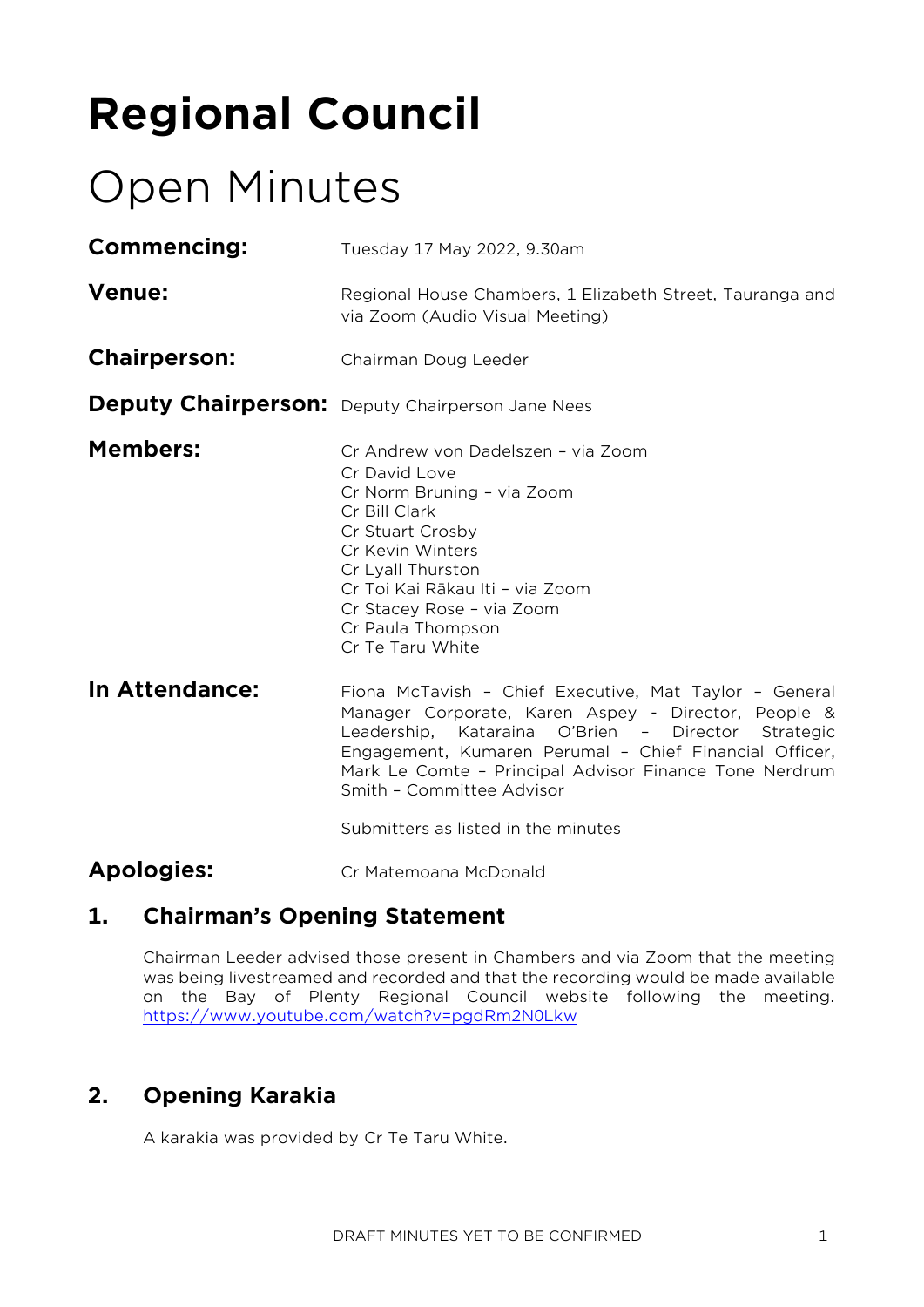## **3. Apologies**

#### **Resolved**

**That the Regional Council:**

**1 Accepts the apology from Cr McDonald tendered at the meeting.**

**Leeder/Winters CARRIED**

### **4. Declaration of Conflicts of Interest**

None declared.

## **5. Hearing of Submissions on Statements of Proposal**

| <b>Submitter</b>                                                                                                                                                                                                                                                                                                                                                                                                                                                                                            | Organisation                                                    | <b>Speaking to</b>                                                            | ID#                      |
|-------------------------------------------------------------------------------------------------------------------------------------------------------------------------------------------------------------------------------------------------------------------------------------------------------------------------------------------------------------------------------------------------------------------------------------------------------------------------------------------------------------|-----------------------------------------------------------------|-------------------------------------------------------------------------------|--------------------------|
| <b>Steve Osborne</b><br><b>Key Points:</b>                                                                                                                                                                                                                                                                                                                                                                                                                                                                  |                                                                 | Fees<br>And<br>Charges                                                        | Fees 04                  |
| • Concerned that Council's user fees and<br>charges were unevenly apportioned<br>Council's funding allocations should be<br>reviewed as there were examples of non-<br>bus<br>operating<br>utilised<br>routes<br>and<br>installation of bunds not suitable for the<br>environment<br>Concerned that there appeared to be<br>wastefulness in some activity areas, yet<br>excessive charging in others<br>A customer's ability to pay fees and<br>$\bullet$<br>charges should be a factor, i.e. as for rates. |                                                                 |                                                                               |                          |
| <b>Whitiora McLeod</b><br>This submitter did not appear.                                                                                                                                                                                                                                                                                                                                                                                                                                                    | <b>Ngati</b><br>Kaahu<br>a<br><b>Tamapahore</b><br><b>Trust</b> | Fees<br>And<br>Charges;<br>Revenue<br>and<br>Financing<br>Rates<br>Remissions | Fees 01<br>Revenue<br>01 |
| <b>Arthur Flintoff</b><br><b>Key Points:</b><br>Supported the introduction of further<br>remissions for land being restored to its<br>natural state; Māori land not utilising town<br>supply services; flood prone land<br>Concerned<br>regarding<br>urban<br>sprawl<br>$\bullet$<br>creating need for additional infrastructure,<br>which meant Council rates increased                                                                                                                                    | Mangatawa<br><b>13B2B</b><br>Ahu<br><b>Whenua Trust</b>         | Rates<br>Remissions                                                           | Remissions<br>04         |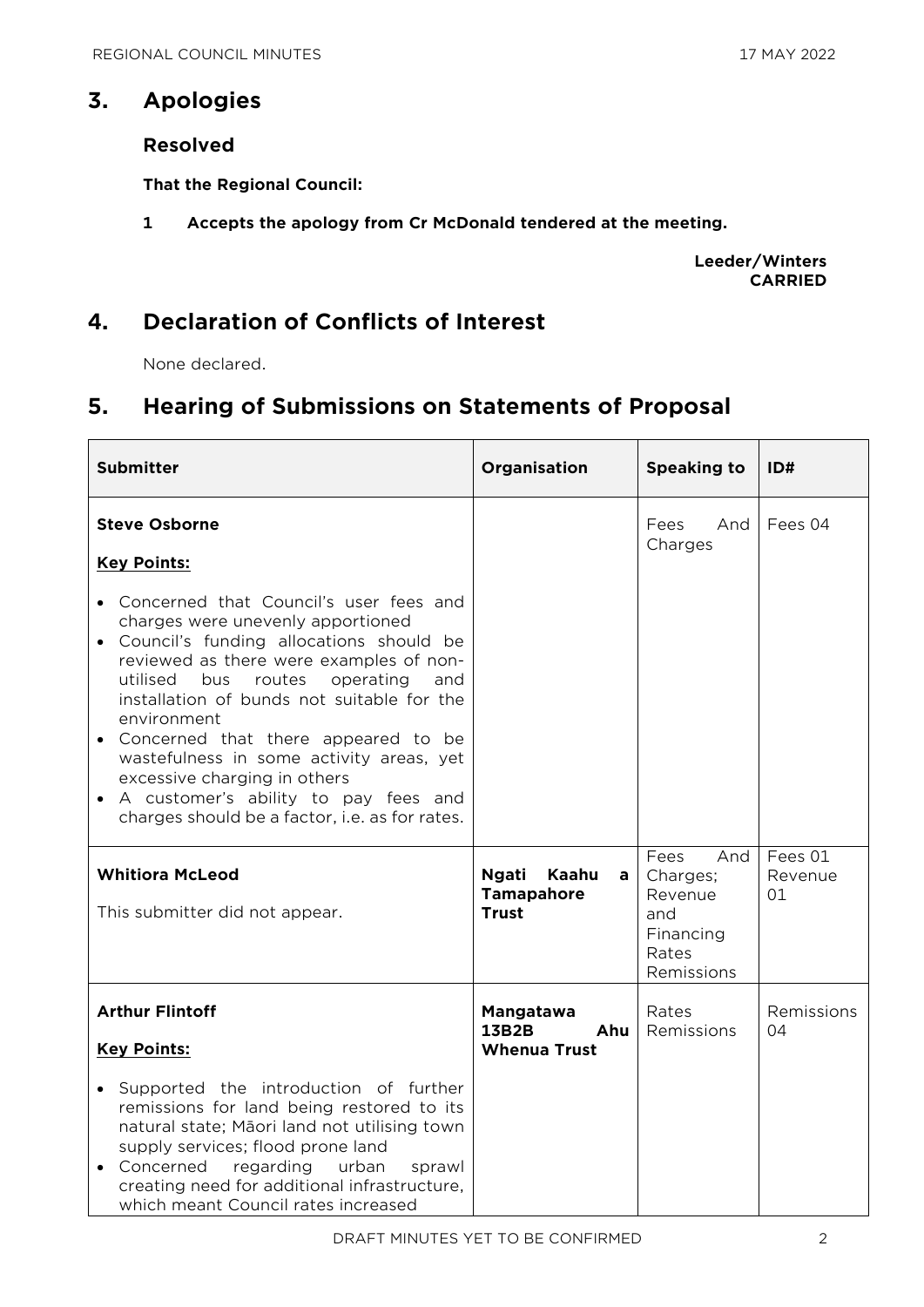| The Trust did not have access to town<br>services or broadband, benefits enjoyed<br>by those in the urban areas, yet rates were<br>increasing<br>Māori owned land was different than<br>general owned land, and developments<br>should reflect this uniqueness<br>'Whenua' meant<br>the<br>land<br>provided<br>$\bullet$<br>nutrients for life<br>Māori Freehold Land that increased in<br>$\bullet$<br>value due to its potential future use should<br>be entitled to a rates remission to<br>encourage such potential being fulfilled.                                                                                                                                              |                                                       |         |  |
|---------------------------------------------------------------------------------------------------------------------------------------------------------------------------------------------------------------------------------------------------------------------------------------------------------------------------------------------------------------------------------------------------------------------------------------------------------------------------------------------------------------------------------------------------------------------------------------------------------------------------------------------------------------------------------------|-------------------------------------------------------|---------|--|
| In Response to Questions:                                                                                                                                                                                                                                                                                                                                                                                                                                                                                                                                                                                                                                                             |                                                       |         |  |
| Main concerns related to equity for Māori<br>Freehold Land<br>Sought the opportunity and ability to<br>$\bullet$<br>develop land the way the Trust/Māori<br>wanted to, i.e. in accordance with the<br>desire and needs of stakeholders.                                                                                                                                                                                                                                                                                                                                                                                                                                               |                                                       |         |  |
| Kumaren Perumal - Chief Financial Officer                                                                                                                                                                                                                                                                                                                                                                                                                                                                                                                                                                                                                                             |                                                       |         |  |
| <b>Key Points:</b>                                                                                                                                                                                                                                                                                                                                                                                                                                                                                                                                                                                                                                                                    |                                                       |         |  |
| Māori Freehold Land was valued<br>in.<br>$\bullet$<br>accordance with Council's policy<br>Recognised that the multiple-owned land<br>$\bullet$                                                                                                                                                                                                                                                                                                                                                                                                                                                                                                                                        |                                                       |         |  |
| model made valuation challenging.                                                                                                                                                                                                                                                                                                                                                                                                                                                                                                                                                                                                                                                     |                                                       |         |  |
| <b>Anne Parkhurst</b><br><b>Key Points:</b>                                                                                                                                                                                                                                                                                                                                                                                                                                                                                                                                                                                                                                           | <b>Tauranga</b><br><b>Business</b><br><b>Chambers</b> | General |  |
| Noted the 'simmering discontent' in the<br>$\bullet$<br>community with regards to the Port of<br>Tauranga's social licence and sought that<br>Council use part of its dividend to address<br>this issue<br>Bay of Connections in its current form did<br>$\bullet$<br>not appear to have relevance in a region<br>experiencing exceptional growth<br>Traffic congestion in Tauranga/Western<br>Bay of Plenty was worsening, and an<br>effective public transport system/modal<br>shift was essential. Accordingly queried if<br>the current split model of delivery between<br>BOPRC (service) and TCC (infrastructure)<br>was effective and able to provide the<br>desired outcomes. |                                                       |         |  |
| In Response to Questions:                                                                                                                                                                                                                                                                                                                                                                                                                                                                                                                                                                                                                                                             |                                                       |         |  |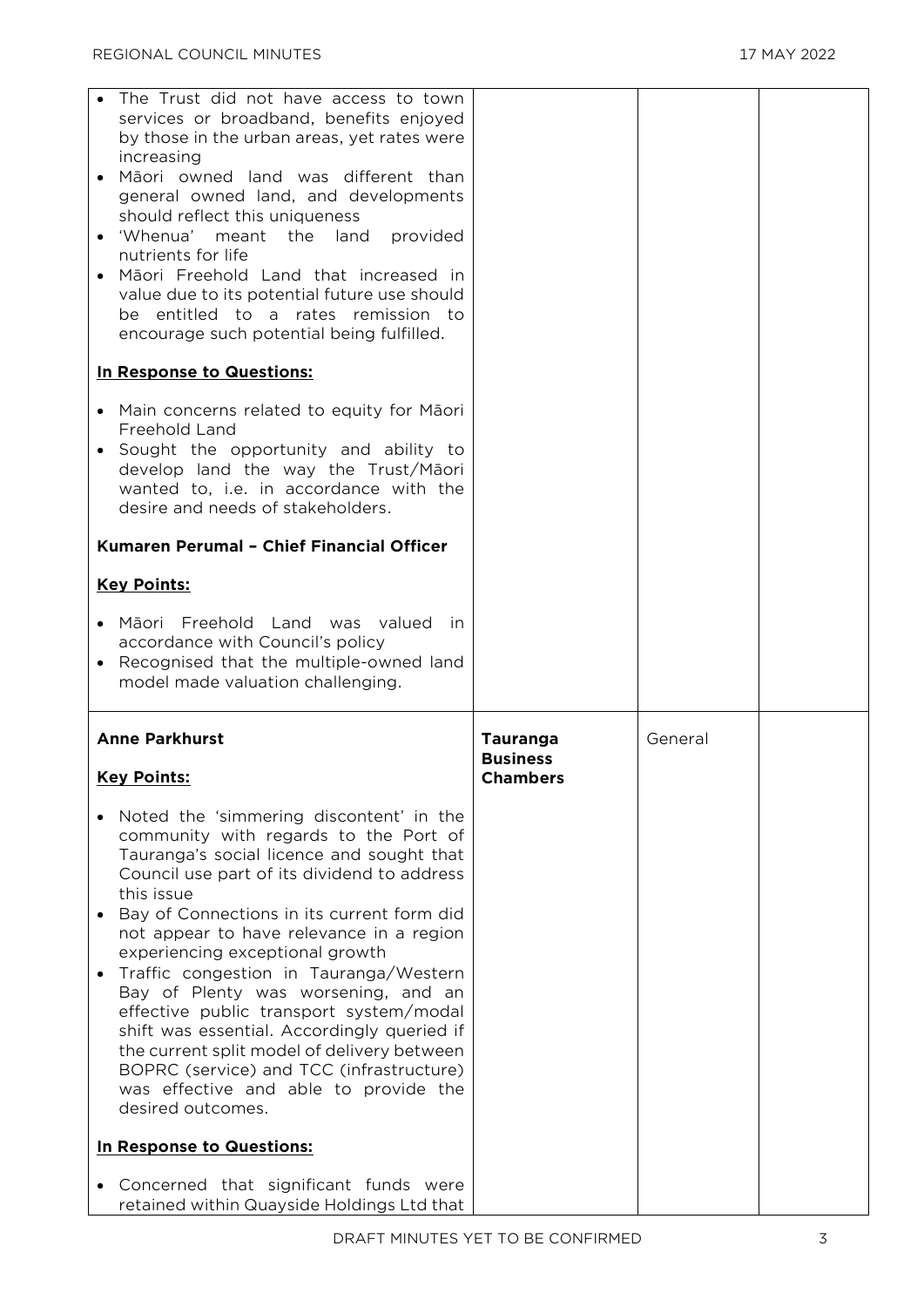| could be utilised more effectively for the<br>benefit of the wider region<br>Supported the operation of the Port of<br>Tauranga, but also recognised the social<br>challenges associated with its activities<br>Would like to see Quayside increase the<br>$\bullet$<br>social aspect of its investments, i.e. social<br>dividend rather than the current focus on<br>financial return.                                                                                                                                                                                                                                                                                                                                                                                                                                                                                                                                                                                                                        |                                                                  |                        |                  |
|----------------------------------------------------------------------------------------------------------------------------------------------------------------------------------------------------------------------------------------------------------------------------------------------------------------------------------------------------------------------------------------------------------------------------------------------------------------------------------------------------------------------------------------------------------------------------------------------------------------------------------------------------------------------------------------------------------------------------------------------------------------------------------------------------------------------------------------------------------------------------------------------------------------------------------------------------------------------------------------------------------------|------------------------------------------------------------------|------------------------|------------------|
| <b>Jon Turner</b><br><b>Key Points:</b>                                                                                                                                                                                                                                                                                                                                                                                                                                                                                                                                                                                                                                                                                                                                                                                                                                                                                                                                                                        |                                                                  | Fees<br>And<br>Charges | Fees 15          |
| • Sought review of the consent for the<br>geothermal bore on their property<br>The bore, in its current form and to comply<br>Council's<br>with<br>resource<br>consent<br>requirements, was ineffective and costly<br>Provided an outline of the background for<br>$\bullet$<br>the development of the hot water bore to<br>establish hot water heaters/heatpumps<br>Concerned that the user fees and charges<br>for the consents negated the savings they<br>were hoping to achieve<br>Classification of their geothermal activity<br>appeared to be the same as for larger,<br>commercial activities, which did not<br>appear appropriate or fair<br>Noted that this matter had continued for a<br>number of years, and that the interactions<br>with Council had been challenging with no<br>satisfactory outcome.<br>Minute Note: Following the hearings, The<br>Submitters met with the three Rotorua Councillors,<br>the Chief Executive, and staff to discuss the matter<br>and potential ways forward. |                                                                  |                        |                  |
| <b>Tom Rutherford and Corey Stevens</b><br><b>Key Points:</b>                                                                                                                                                                                                                                                                                                                                                                                                                                                                                                                                                                                                                                                                                                                                                                                                                                                                                                                                                  | Bay of<br>Western<br><b>District</b><br><b>Plenty</b><br>Council | Rates<br>Remissions    | Remissions<br>07 |
| • Noted the apology from Mayor Webber<br>who was unable to attend<br>The proposed Rates Remission Policy for<br>$\bullet$<br>Māori Freehold Land was not consistent<br>with the TCC/WBOPDC policies, and the<br>overarching principles needed to be better<br>aligned<br>Considered the BOPRC's definition of<br>$\bullet$<br>Māori Freehold Land to be relatively<br>narrow<br>WBOPDC proposed changes to its policies<br>meant the definition of Freehold Land<br>changes included land that had its status                                                                                                                                                                                                                                                                                                                                                                                                                                                                                                  |                                                                  |                        |                  |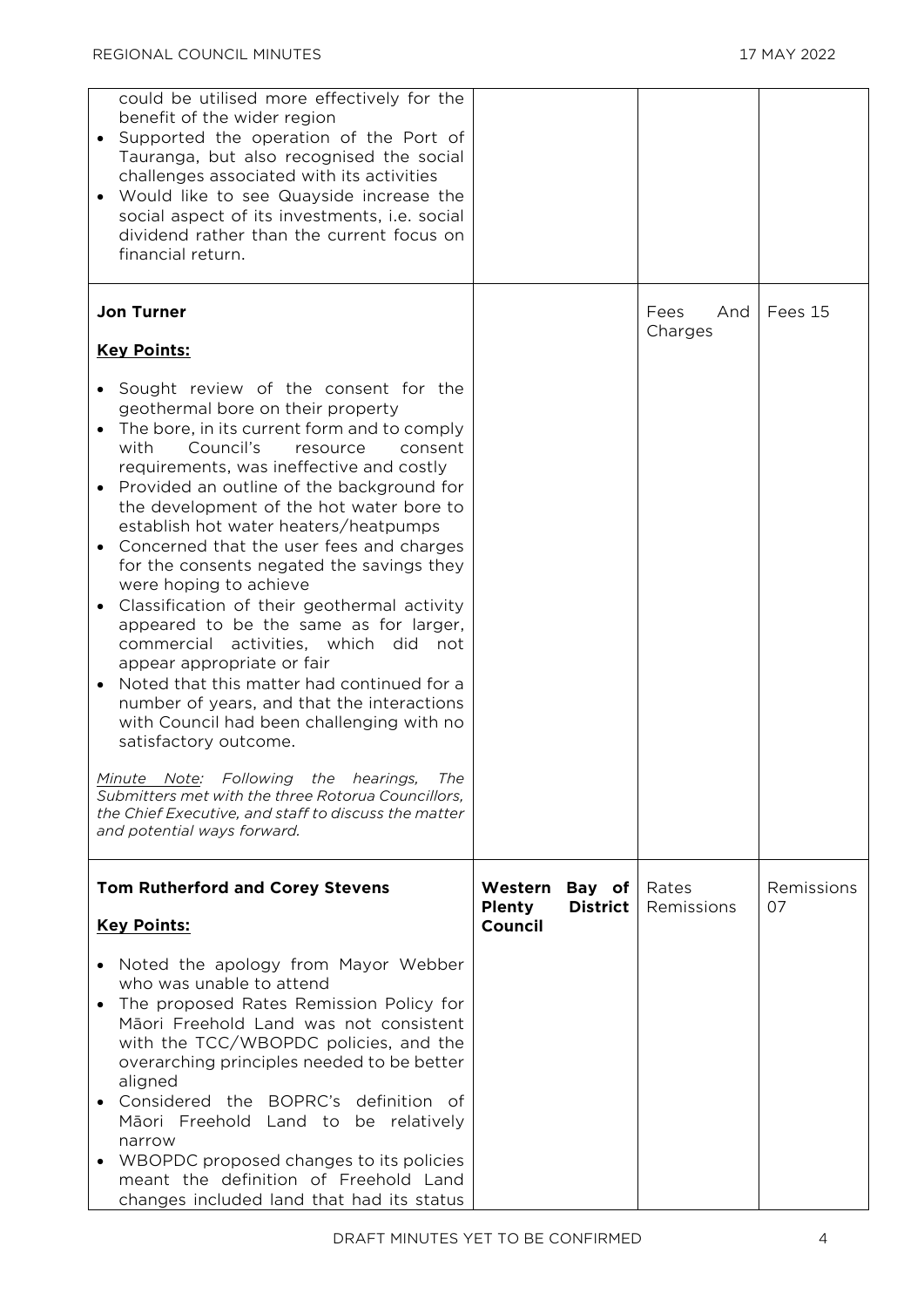| changed under the Te Ture Whenua Māori<br>Act 1993/Māori Land Act 1993, i.e. been<br>returned by the Crown after previous<br>confiscation<br>WBOPDC was looking to remove the 5-<br>limit<br>rates<br>remission<br>on<br>for<br>year<br>development of Papakāinga Housing on<br>Māori Freehold Land.                                                                                                                                                                                                                                                                                                                                                                                                                                                                                                                                                                                           |                                    |                                                                              |                                              |
|------------------------------------------------------------------------------------------------------------------------------------------------------------------------------------------------------------------------------------------------------------------------------------------------------------------------------------------------------------------------------------------------------------------------------------------------------------------------------------------------------------------------------------------------------------------------------------------------------------------------------------------------------------------------------------------------------------------------------------------------------------------------------------------------------------------------------------------------------------------------------------------------|------------------------------------|------------------------------------------------------------------------------|----------------------------------------------|
| <b>Jesse Brennan</b><br><b>Key Points:</b><br>Provided an outline of the key points of the<br>submission, being:<br>• Focused on transparency of rates<br>setting; rate equity; and cost of local<br>government on rural ratepayers<br>Largely in support of the Revenue and<br><b>Finance Policy</b><br>Sought rationale behind the changes in<br>consent monitoring charges associated<br>with Rotorua PC10<br>Supported the user pays principles<br>applied by Council in the resource<br>consent activity<br>Queried why on-site effluent treatment<br>compliance<br>costs<br>waiver<br>was<br>exclusively applied to Marae, rather<br>than on a wider needs basis, e.g. for<br>churches.<br><b>Staff in Response to Questions:</b><br>• Council had undertaken<br>public<br>consultation on the Statements of<br>Proposal, including targeted consultation<br>with Tangata Whenua Forums. | <b>Federated</b><br><b>Farmers</b> | Fees<br>and<br>Charges<br>Revenue<br>and<br>Financing<br>Rates<br>Remissions | Fees 14<br>Revenue<br>03<br>Remissions<br>06 |

## **6. Reports**

#### **Information Only**

#### **6.1 Hearing of Submissions on Statements of Proposal**

Fiona McTavish – Chief Executive advised that all submitters would be responded to individually with the outcome of Council's deliberations, which would take place tomorrow, Wednesday 18 May 2022.

#### **Resolved**